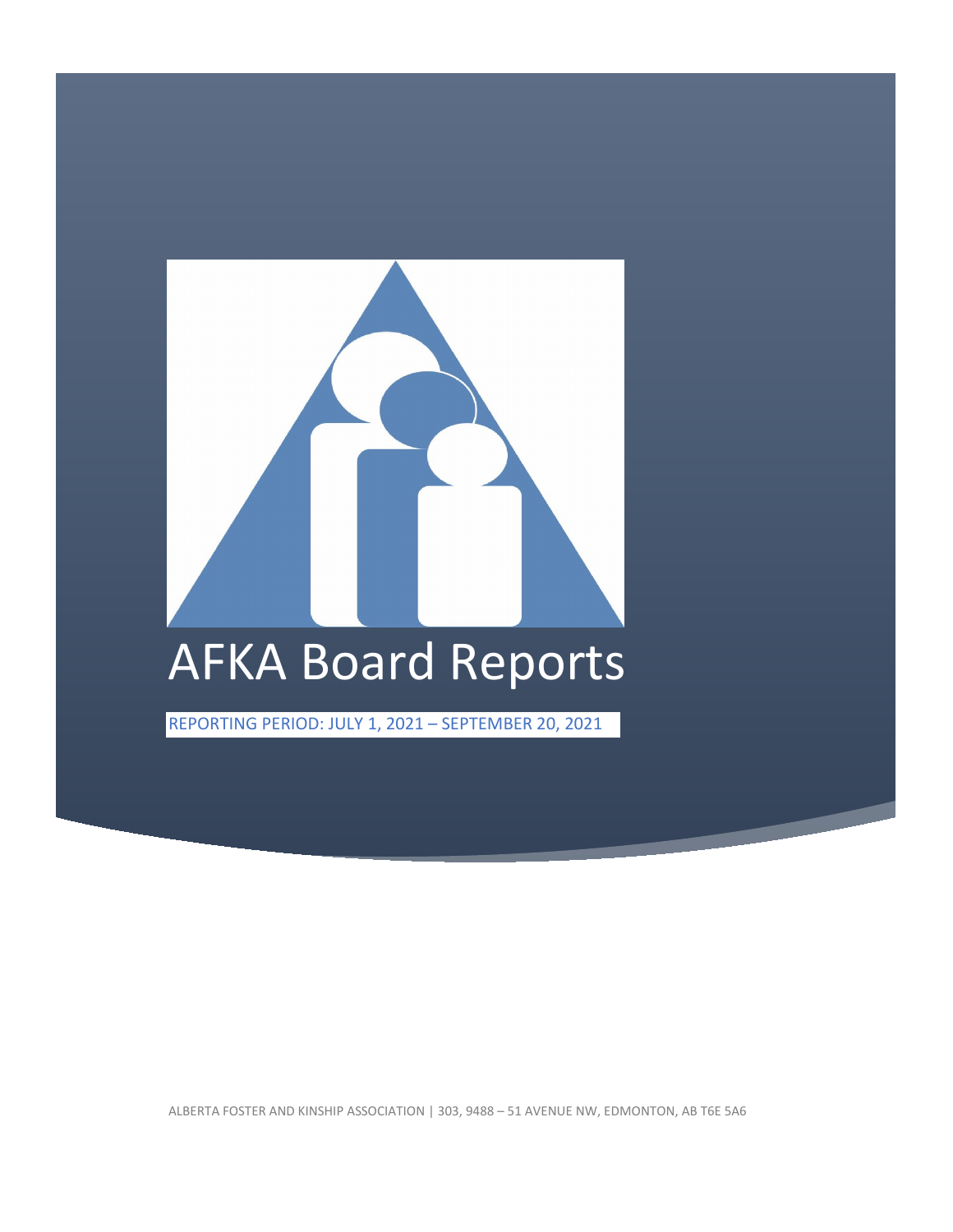# **ALBERTA FOSTER AND KINSHIP ASSOCIATION**

# **QUARTERLY REPORTS**

# **REPORTING PERIOD: July 1, 2021 – September 30, 2021**

# **A. EXECUTIVE REPORTS**

# **B. DIRECTOR REPORTS**

| 7. TREATY $6 - VACANT$ |  |
|------------------------|--|
|                        |  |

8. TREATY 8 – VACANT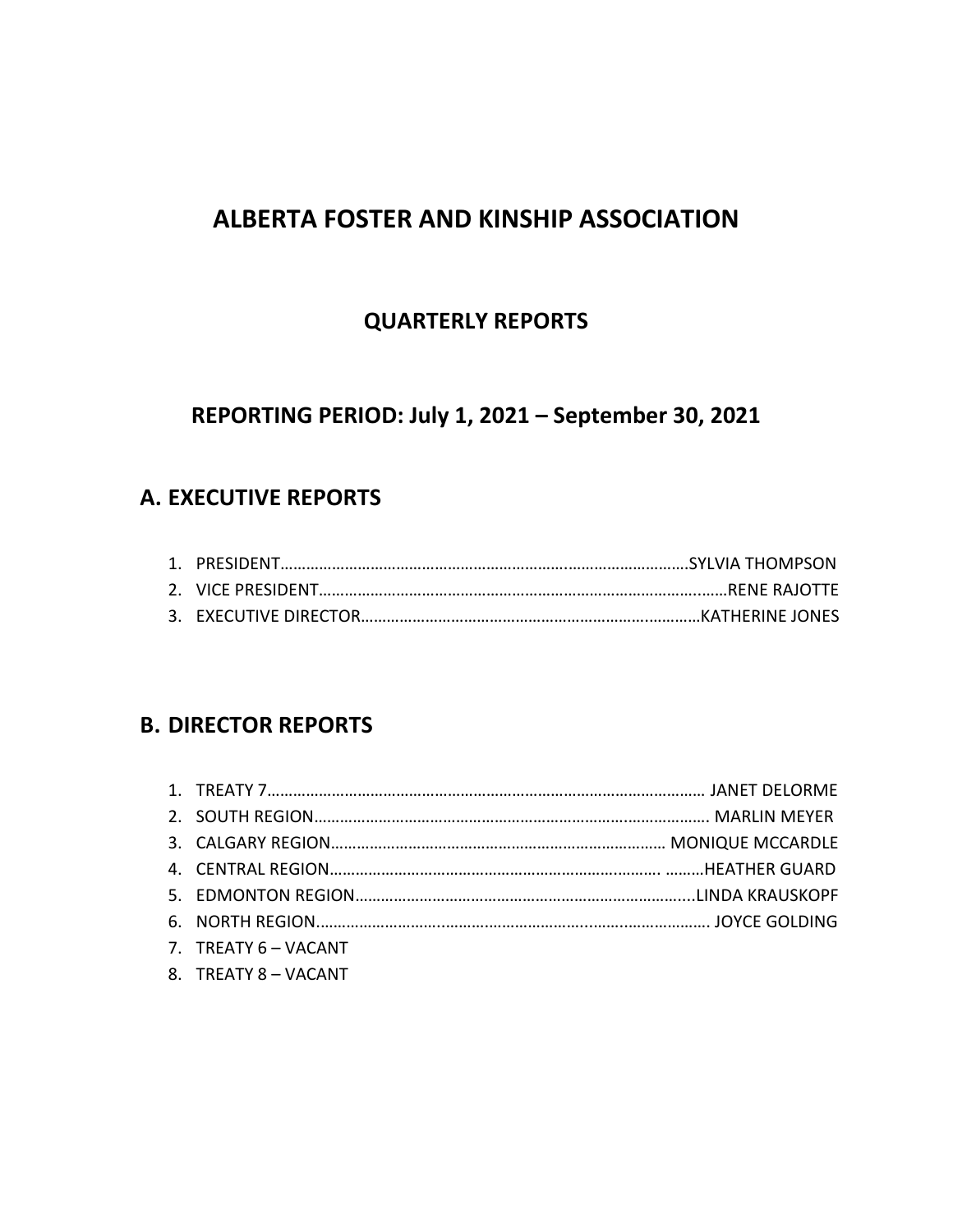# **A. EXECUTIVE REPORTS**

## **PRESIDENT'S REPORT**

**Sylvia Thompson**

Welcome to Fall

I hope everyone had a great summer.

Planning for our fall provincial training Conference is now almost complete. The scheduled dates are October 28 – 31. Our regional and district presidents or delegates are joining us this year. This year will be a bit shorter timeframe as Foster and Kinship Families and Social Worker of the year awards will be given out at Zone Training/Appreciation events. We plan on presenting only supplemental training. We will also have an update from the Ministry about all the changes that have happened. Friday evening will be a time to get together. This will allow for you to spend time visiting with old friends, make new ones, play some card or board games or whatever you choose to do for relaxation. I am looking forward to spending time with all of you.

The AFKA is currently in the process of doing a Governance Review. This is an opportunity to review our bylaws, policies and procedures and to ensure we are following both.

Our Board of directors is responsible for providing direction for our association. Because of this and a desire for more input, we have increased the number of members on the board. At the same time, we are looking at Board training to help our current and any new members to do the best we can do.

We continue to work on having a local association/group with a president or delegate in every community that has a local Children's Services office in rural Alberta. Many of the larger centers have great streams of communications now. Ideally all of the local presidents/delegates attend regional council in their regions which share information about what is happening in Children's Services and our world. The provincial presidents have regular meetings to discuss concerns, and happenings to improve the fostering experience. This information is then passed on to our office who meet regularly with the ministry. If we can continue to bring issues forward, the ministry has an opportunity to solve them. You cannot solve something you are not aware of. We use this time to also report good things happening and there are many. Thank you to all who participate.

Welcome to our new presidents and associate directors who have joined us.

As you can see, important topics that need your input.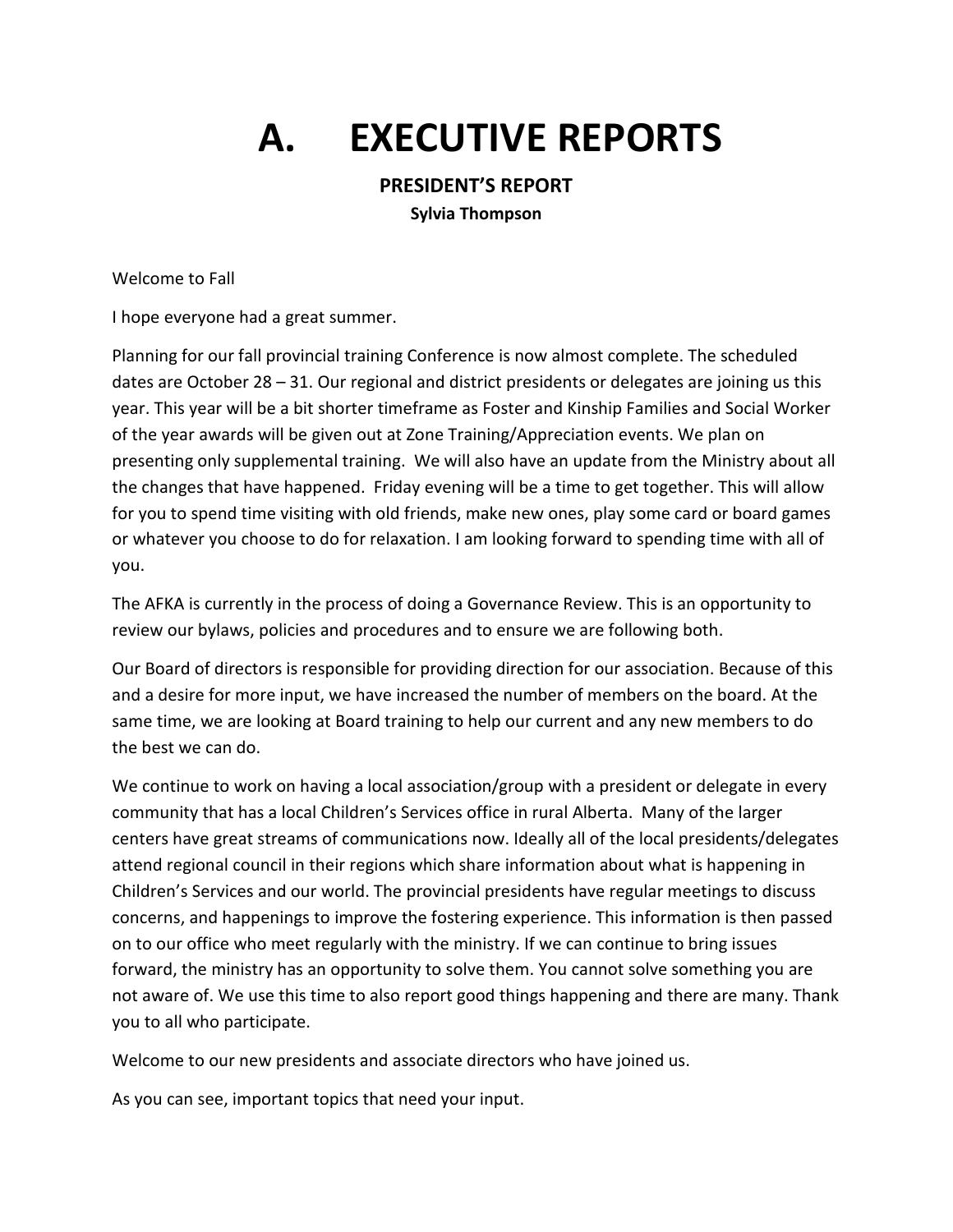Please consider becoming involved in any way that works for you. You can reach out to me at 780 621-7815 or the office at 780 429-9923 with any question or to provide input and interest.

Your president

Sylvia Thompson

# **VICE PRESIDENT'S REPORT Rene Rajotte**

 Hope this finds everyone having had a great summer and had a chance to take a break from the hustle and bustle of the real world. I know in the Wainwright area it was HOT! With this hot weather came very little rain, so the grass in the pastures are not very good and the grain land will probably be about 30% of what it has been the last 3 years.

 I had a fairly busy summer with the AFKA. I believe that most people know that Katherine our Executive Director is retiring this year after about 30 years with the association. Katherine has done so much over those years, from where they started to where it is today. I cannot Thank You enough for what you have done for Foster Care in Alberta! With that I would like to wish all the best to you in your retirement.

 With the retirement, came the process of selecting a new ED. The Personal Committee, which consisted of four people, had the task to go through approximately 40 resumes and pick six to eight of those before we got together in person to narrow it down to 4. Then a panel of 4 interviewed and selected our new ED. Through this process Melissa Jones was chosen and accepted the position. Even though she is not new to the office, we welcome her into her new position.

 Next, we go to Brownell's Children's Camp. We were not able to get the campsites open, for which I apologize. We were not able to secure insurance for campsite rentals until quite late. Then the province opened restrictions and we were able to meet our commitments to groups that had booked the Lodge and campgrounds. From now until the end of September the Brownell's Children's Camp is quite busy. The people that were looking to lease the camp are going through budget numbers right now and should know shortly if that will go ahead. Thanks to all volunteers that continue to go out to the camp work bees! It is very much appreciated!

All the best,

Rene Rajotte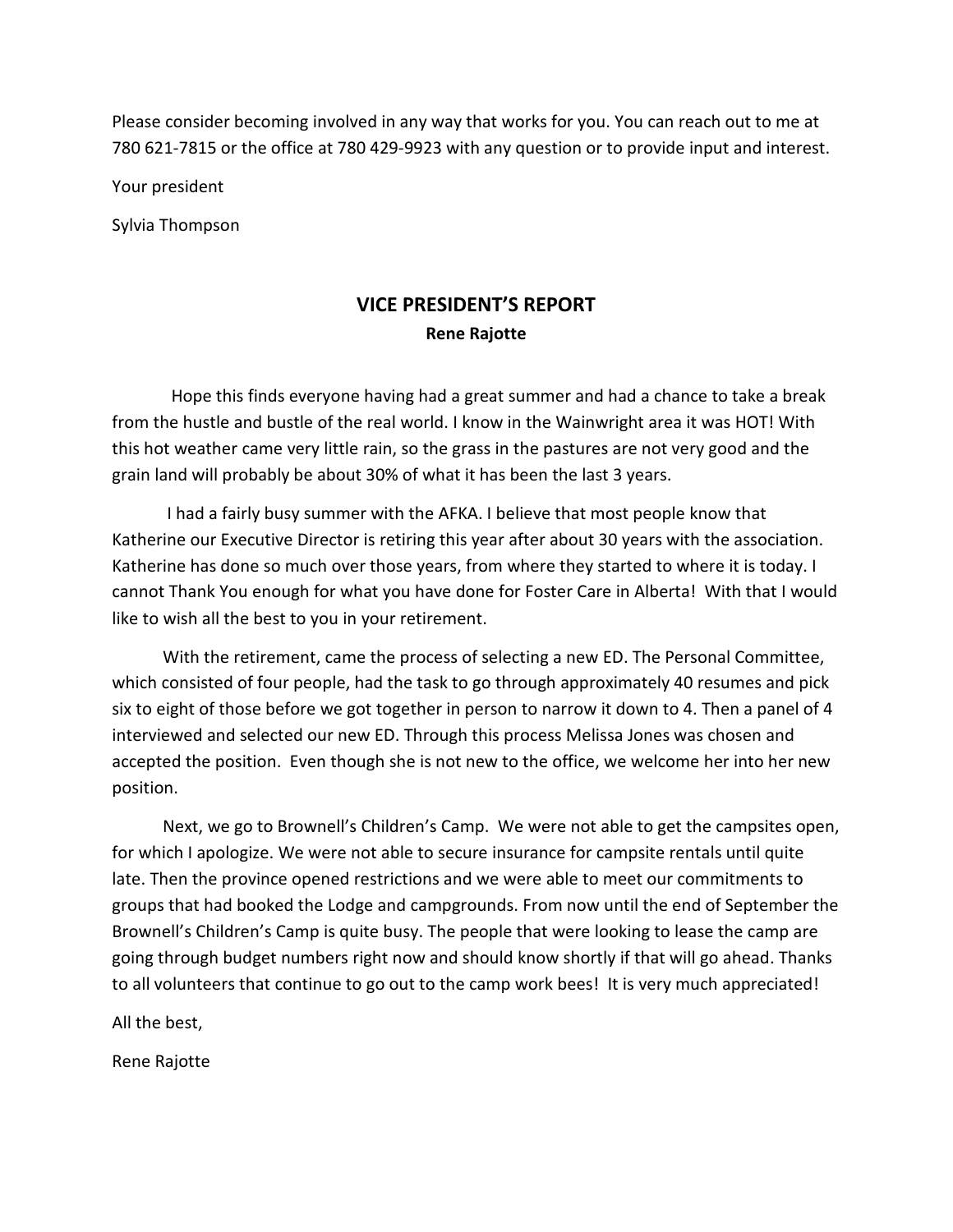## **EXECUTIVE DIRECTOR'S REPORT**

#### **Katherine Jones**

I can't believe that with my retirement approaching, this is the last Quarterly Report that I write for the AFKA.

I have begun reflecting on my years here at the AFKA and the amount of work that has been done over the years to enhance the foster and kinship care programs. We went from little to no training then to a full spectrum of training that addresses some of the most challenging needs of the children placed in our care. Training is something both the AFKA and the Ministry feel is so vital to the retention of caregivers and the wellbeing of the children and youth in care.

Our province has added some of the P.R.I.D.E. training modules for our caregivers. This is amazing training and I am sure many of you will be happy to participate in it. The other training modules have been updated to make them more relevant to current practice.

First Aid training is available for all caregivers through the AFKA and considered a required training.

Our CAST Program is coordinated by Yvonne Smits, (welcome to the team Yvonne). It is a vital program offering support and guidance to caregivers faced with an allegation and going through an assessment. CAST was already a program when I came on board. It was developed by Marie Brownell from Calgary and team of individuals who realized how traumatic it was for a family undergoing an investigation. They decided to look for a way to help these individuals so they don't feel all alone at a time when their whole life felt upside down. The CAST program has grown over the years to be a very substantial part of our association.

Our Legal Assistance Fund offers support to caregivers who have been charged with a criminal offence against a child or youth in their care. If you want more information about this program, please contact the AFKA office or check it out on the AFKA website [www.afkaonline.ca.](https://www.afkaonline.ca/)

Our Mentorship Program is now being coordinated by Amey Carey, here in the AFKA office; this program offers caregivers just starting up a mentor to support them during their first year of fostering. The mentor will introduce the caregivers to their local association and the AFKA will help them navigate the various policies and procedures they must be aware of; ensure they are aware of their rights as caregivers and to be there when they need someone to talk to. Additionally, a mentor can now be provided to a family who has fostered for more than a year, but still needs support through difficult times in their journey.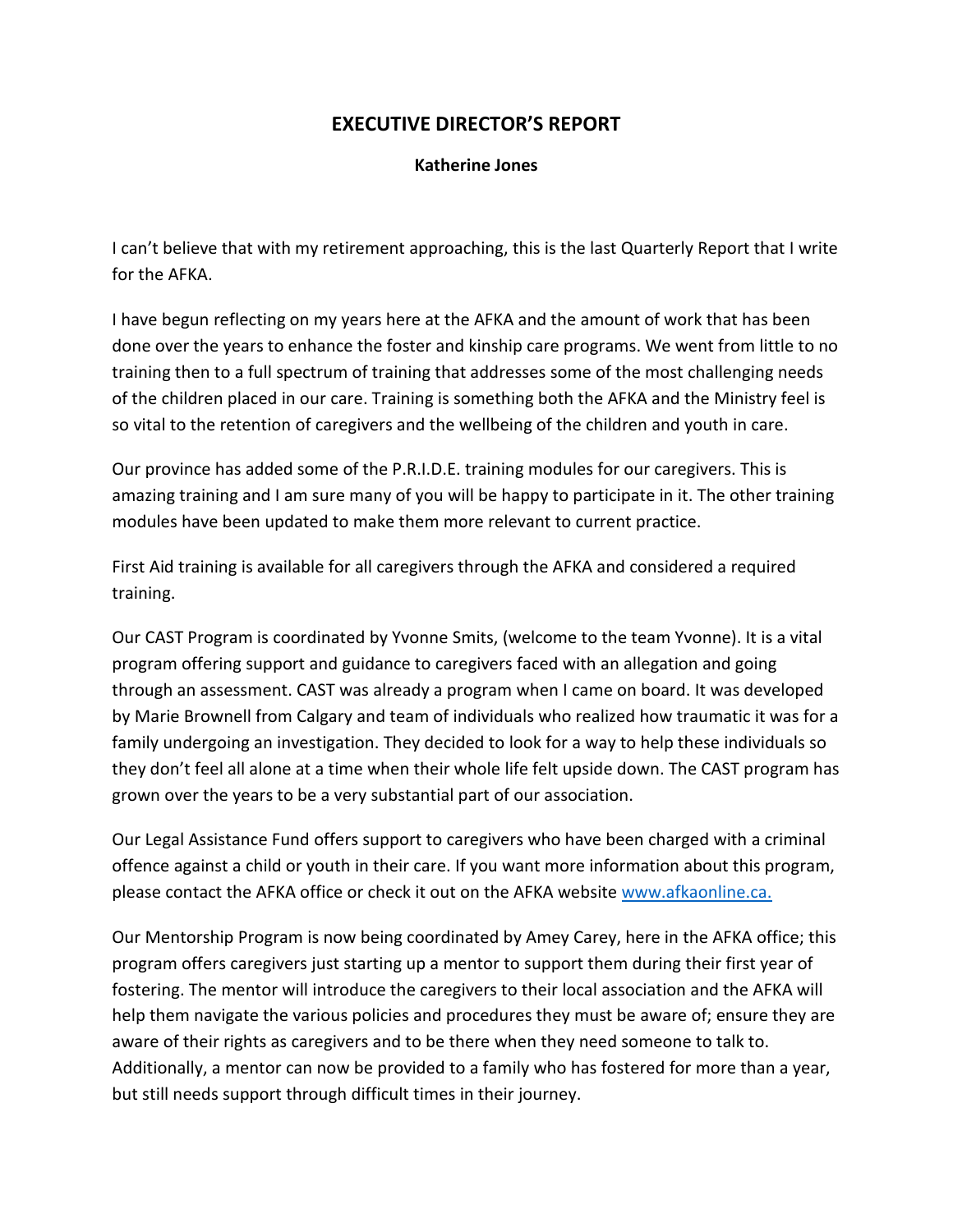Our insurance rider is also a critical support to caregivers. It provides for caregivers who have experienced a loss over \$10,000.00 caused by an act of a child or youth in their care. If you would like additional information on the Insurance Rider, please contact the AFKA office or visit our webpage at [www.afkaonline.ca.](https://www.afkaonline.ca/)

We have been extremely busy at the AFKA office. We are preparing for conference which is always a busy time. We have had people coming and going with the hiring of two new staff and interviews for Executive Director's position.

I welcome Sarah Alber as our Executive Assistant and Cassandra Bencz as our Administrative Assistance, Program and Events Promotion. Although they are still fairly new here at the office, I believe they will be an asset to the AFKA. They are looking forward to meeting you and working to ensure your needs are met.

The elections for our President and Vice President are now over. Sylvia Thompson will continue on as President and Rene Rajotte as Vice President. Congratulation to you both! I look forward to working with you until my retirement on October 31. I think it is important for caregivers to know that our President and Vice President are volunteer positions. These people should be commended for the amount of work they do.

I have had the privilege of working alongside Sylvia for few years and I am amazed with the amount of time and effort she puts into her role. I am sure it is equivalent to the hours of a fulltime job. I believe we all owe her our gratitude for what she does to support caregivers and to improve the foster care system in Alberta. Sylvia, thank you for caring enough to put your heart and soul into your position as President of the AFKA! You rock!

In closing, I would like to thank my staff for a job well done. I thank the AFKA Board of Directors for their work in supporting you, our members. I hope to see many of you at conference again this year. Now if we could lower the number of Covid 19 cases in Alberta, I would feel a lot better! Hopefully, it will improve with the adherence of rules regarding wearing masks and social distancing.

I wish you all a very warm and peaceful fall.

Respectfully,

Katherine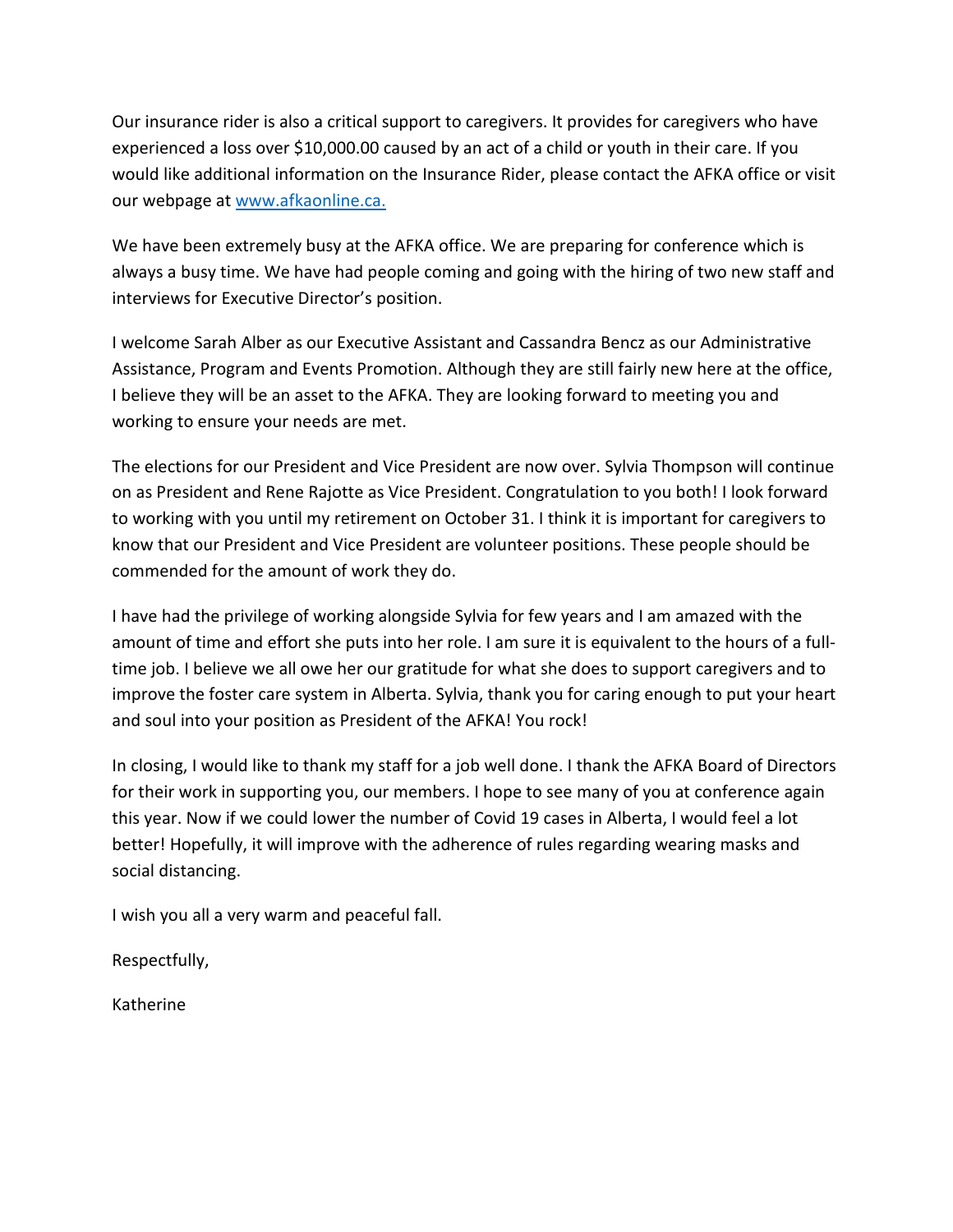# **B. DIRECTOR REPORTS**

## **DIRECTOR – TREATY 7**

#### **JANET DELORME**

Summer time feels like it was short lived due to restrictions being lifted July 1st. I sure hope all families were able to enjoy the sun and some vacation time to reflect on the year of being isolated or not.

The past months I was able to meet the wonderful Presidents, staff and Board of Directors for AFKA. Finally seeing people in person, I was able to attend a meet and greet and a board meeting. Since I am new to this position I am in the learning stages. Everyone is so patient and willing to help me out to better understand policies and procedures. I hope to bring ideals and any issues that may arise to AFKA for discussion.

Until then, I will keep communication open through my phone or email. I am hoping to venture out to treaty 7 territories and build community. Upon hearing some concerns as well as myself being a kinship parent, I hope to have a good relationship with the bands and/or nations so I can address any needs of the families and bring any awareness if need be. As well as share more information to our AFKA board on indigenous topics or issues.

Therefore, lots of changes are going on with this pandemic hoping we can see some light at the end of this dark tunnel. With children returning back to school or continuing with online learning, I wish all families to be safe and continue the practices so we can return to normal life again.

We will be successful in our fight against this virus. I do believe. Take care and be safe. Thank you.

## **DIRECTOR – SOUTH REGION Marlin Meyer**

September 9 saw the Lethbridge area hold its' first activity in more than a year. A BBQ, with bouncy castles for the children, was held at Pavan Park in Lethbridge. Almost 100 parents and children attended. It was good to see so many familiar faces after such a long haul. The kids had a blast and the burgers were yummy. Chinook Country Society is also planning a Citation Awards Banquet for Foster Family week, in October.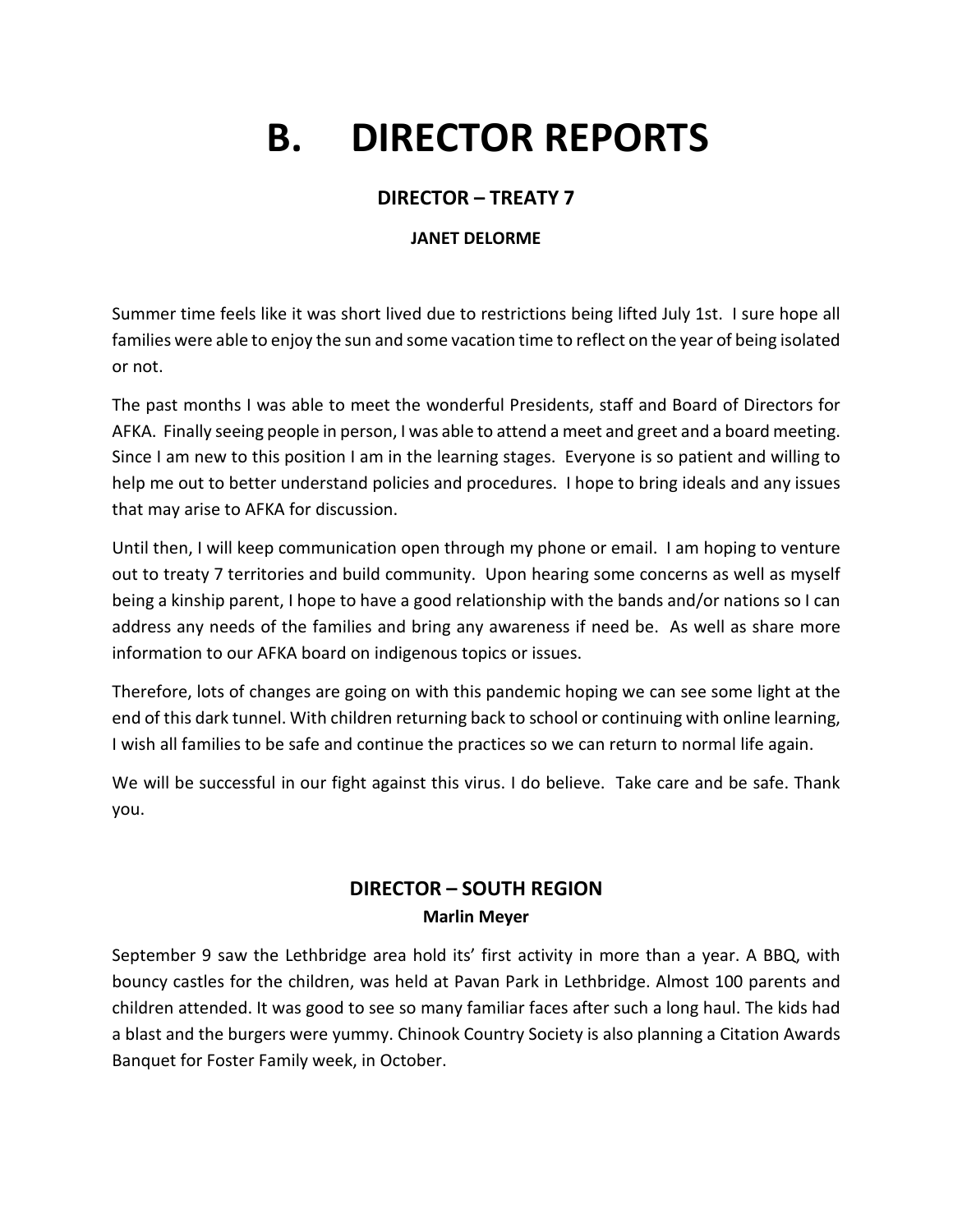## **DIRECTOR – CALGARY REGION**

#### **Monique McCardle**

We've had a quiet summer with no in person events. We haven't started planning any in person events at this point as we're not sure where the pandemic will take us. Covid 19 numbers are rising in Calgary so we have decided to celebrate our AFKA award recipients virtually again this year. We are hopeful to have an in-person Christmas party for our caregivers and children.

The Fireside virtual support chat will be hosted September 9 at 7pm. We have Aspen Growers, Registered Psychologist joining us to talk about the different therapies available to children and caregivers. We host our Fireside virtual chats the second Thursday of every month.

## **DIRECTOR – Central REGION**

#### **Heather Guard**

Not yet submitted

## **DIRECTOR – EDMONTON REGION**

#### **Linda Krauskopf**

Not much has happened since my last report. Summer was a hot one, and I am sure that everyone enjoyed going to the lake. Now we sit and wait to see if school will go ahead, or if we will be back pulling our hair out. This COVID needs to stop soon!

We had a zoom meet with the CRCC about the next year and what it looks like. We plan on just getting together to talk about some of the things happening. I think everyone will enjoy the face to face.

So, we plan on meeting for coffee, and see what comes out of the meeting.

I still will go to all the meetings with upper management for Foster Care and Kinship Care, and bring back any information that I get.

I am working hard on the Conference in Jasper. We will for sure have a great time like always, Great topics with some great trainers!

Hope to see everyone there! We all need to just get out, and enjoy life again face to face!